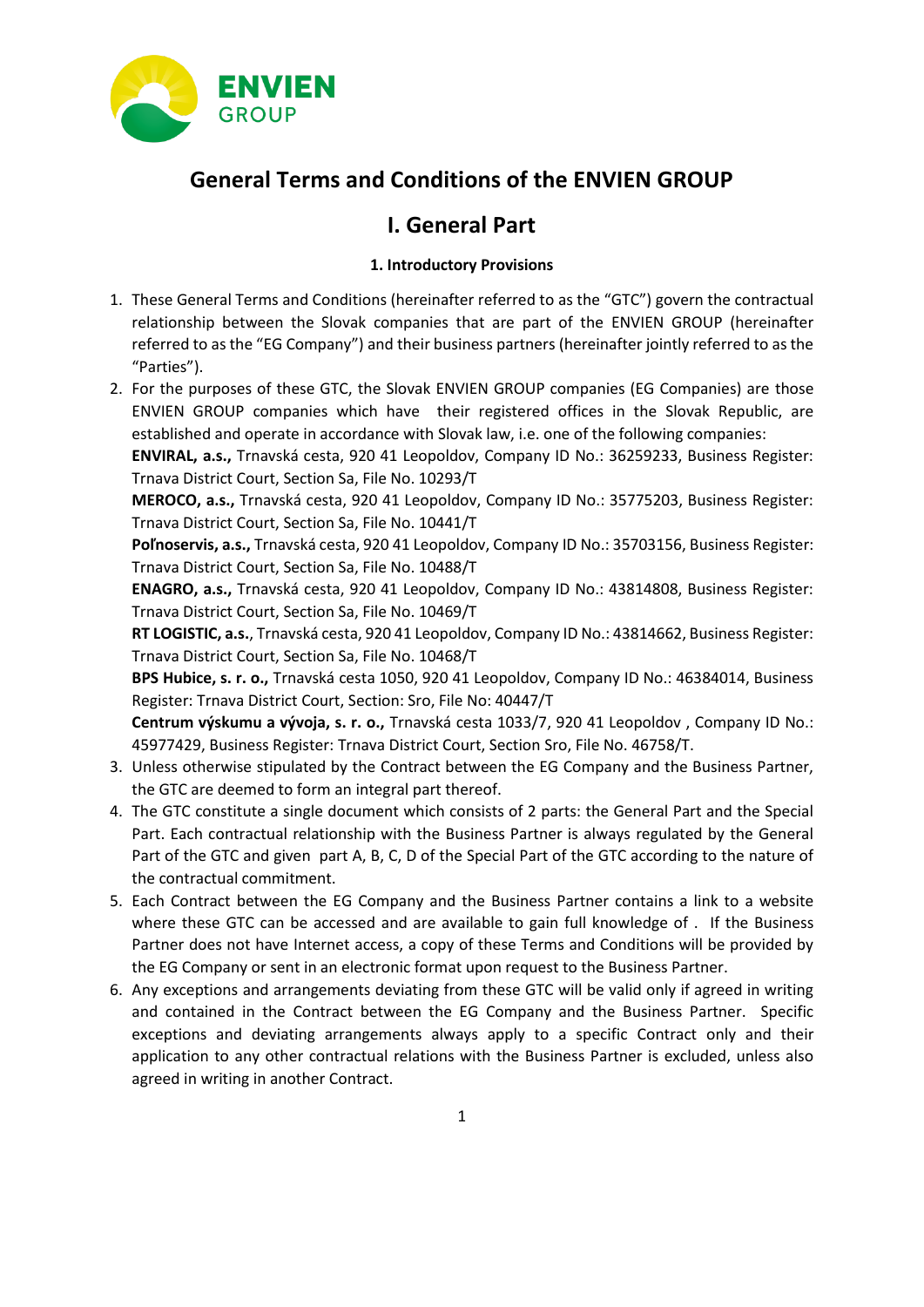

- 7. In the event of a discrepancy between the Contract and the applicable legal regulations governing the Contract, the applicable legal regulations shall prevail. In the event of a discrepancy between the Contract and the GTC, the Contract shall prevail. In the event of a discrepancy between the General Part of the GTC and the Special Part of the GTC, the Special Part of the GTC shall prevail.
- 8. The application of the general terms and conditions of the Business Partner or any other general terms and conditions is hereby expressly excluded.
- 9. The EG Company is entitled to unilaterally change the wording of these GTC. Such change will become effective vis-a-vis the Business Partner on the expiry of the 15<sup>th</sup> day after the delivery of the notification of the change by the EG Company, unless the EG Company is notified within the said period that the Business Partner disagrees with this change. If the Business Partner disagrees with such change to the GTC and notifies the EG Company thereof in accordance with the previous sentence, the Contract will terminate on the expiry of the  $15<sup>th</sup>$  day after the delivery of the notification of the change. After the change to the GTC is accepted, the EG Company will also publish the full text in electronic form on its website and in writing at its registered office without undue delay.
- 10.These GTC become effective on the date of their acceptance by the EG Company and vis-a-vis the specific Business Partner on the effective date of the Contract between the Business Partner and the EG Company.

#### **2. Definitions**

For the purposes of the GTC:

**"Business Partner"** means a legal entity or a natural person entering into a legal relationship with the EG Company under the Contract.

"**EG Company**" means one of the ENVIEN GROUP companies (ENVIRAL, a.s., MEROCO, a.s., Poľnoservis, a.s., ENAGRO, a.s., RT LOGISTIC, a.s. or BPS Hubice, s. r. o., Centrum výskumu a vývoja, s.r.o.).

"**Contract**" means a written document regulating the mutual obligations of the Parties.

"**Performance**" means the supply of services, goods, works, and any other performances and the fulfilment of any other obligations under the Contract.

"**Parties**" mean a joint reference to the EG Company and the Business Partner who have jointly entered into a legal relationship under the Contract; the "Party" in singular means any party to the Contract thus concluded.

"**Without delay**" or "**without undue delay**" means the time strictly necessary to take the relevant action, but not more than 8 days.

"**Warranty Period**" means the period during which the liable Party ensures a proper functioning of the product/work, or that these will be free from defects and fit for use.

"**Taxes**" mean any taxes, duties or other charges imposed by the competent authority/applicable laws in relation to the Performance.

"**Commercial Code**" means Act No. 513/1991 Coll., the Commercial Code, as amended.

"**Civil Code**" means Act No. 40/1964 Coll., the Civil Code, as amended.

"**GDPR**" means the Regulation (EU) 2016/679 of the European Parliament and of the Council of 27 April 2016 on the protection of natural persons with regard to the processing of personal data and on the free movement of such data, and repealing Directive 95/46/EC

"Act on VAT" mean Act No. 222/2004 Coll., on value added tax, as amended.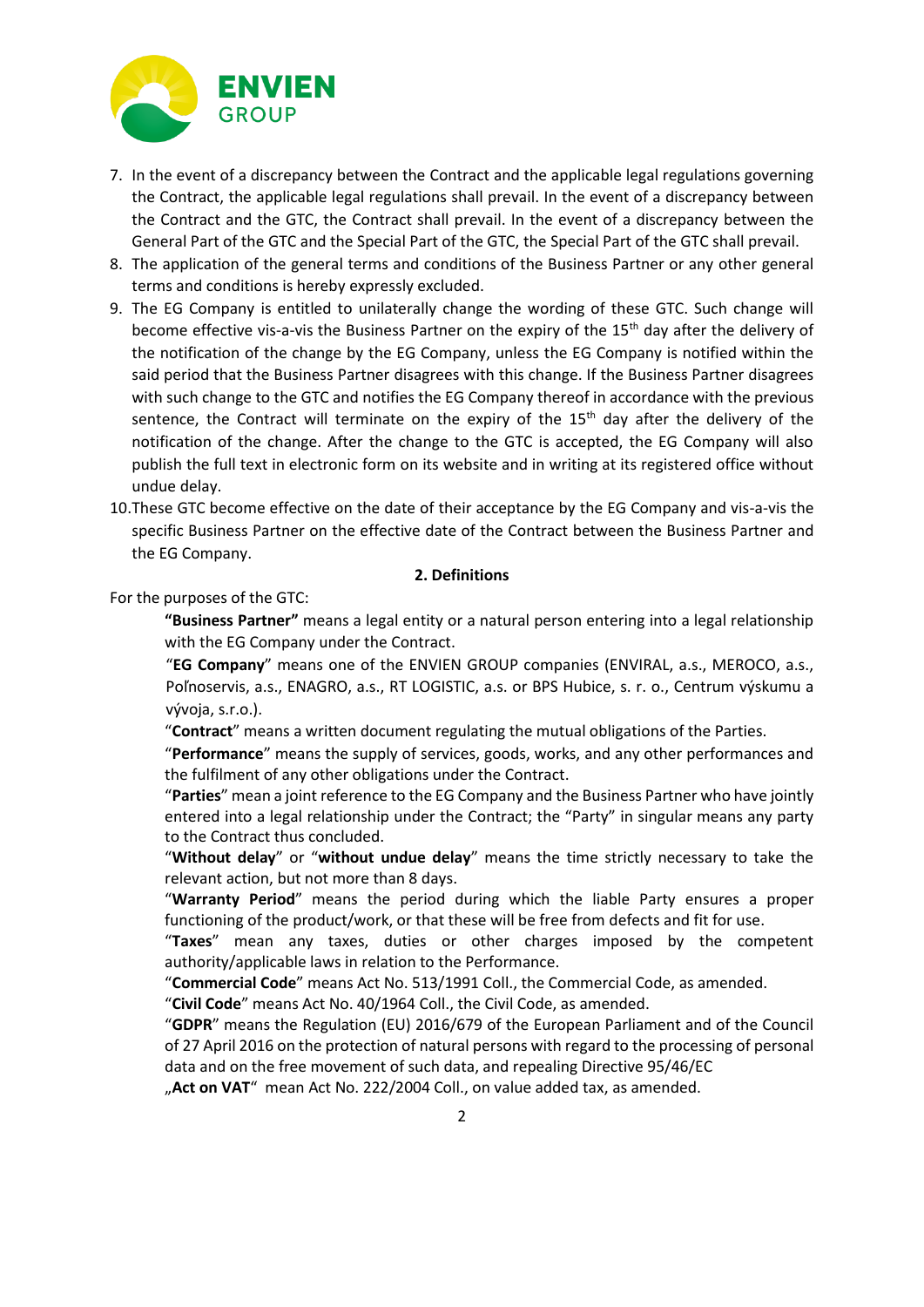

## **3. Conclusion of the Contract**

- 1. The contractual relationship between the EG Company and the Business Partner under these GTC arises either by signing the text of the Contract by authorised representatives of the Parties or by accepting the proposal to conclude the Contract by the other Party (by delivery of a so-called "order" of one Party and its subsequent unconditional acceptance by the other Party).
- 2. Only unconditional acceptance of the Contract proposal is considered as the acceptance of the Contract proposal (order). Acceptance with any reservations, amendments and changes (e.g. regarding dates or places of delivery of the Performance) means the rejection of the submitted Contract proposal (order) and represents a new proposal from the other Party.
- 3. In the event that the acceptance of the Contract proposal (order) is not delivered to the EG Company by the Business Partner and the Business Partner starts to perform/deliver under the Contract proposal, the acceptance of the Contract proposal (order) of the EG Company by the Business Partner is considered implicit.
- 4. The Parties undertake to provide each other with the necessary cooperation in the performance of their obligations under the Contract and to notify each other of all circumstances and information which may affect the fulfilment of the terms and conditions agreed in the Contract.

## **4. Termination of the Contract**

- 1. The Contract between the Parties may be terminated by written agreement.
- 2. The Contract may be terminated by unilateral written notice in the event of a framework Contract or if the Performance has been agreed for an indefinite period. The notice period is 3 months and starts from the first day of the calendar month following the delivery of the written notice.
- 3. The Contract may be terminated by withdrawal from the Contract for explicitly given reasons and in the manner as specified in the Contract, in these GTC and in the provisions of Section 344 et seq. of the Commercial Code.
- 4. In the case of withdrawal reasons stipulated in the Contract and these GTC, the EG Company is entitled to withdraw from the Contract without providing an additional period for the Performance and without prior notice.
- 5. Withdrawal from the Contract takes effect on the date of delivery of the written notice of withdrawal from the Contract to the other Party. Upon withdrawal from the Contract, all rights and obligations of the Parties under the Contract will terminate, except for the obligation to compensate the other Party for damage and to pay contractual penalties agreed for the event of breach of the Contract, and except those stipulated by the provisions of the Contract or the GTC, which, according to the will expressed by the Parties or given their nature, shall survive the termination of the Contract.

## **5. Validity, Changes, Severability of Provisions of the Contract**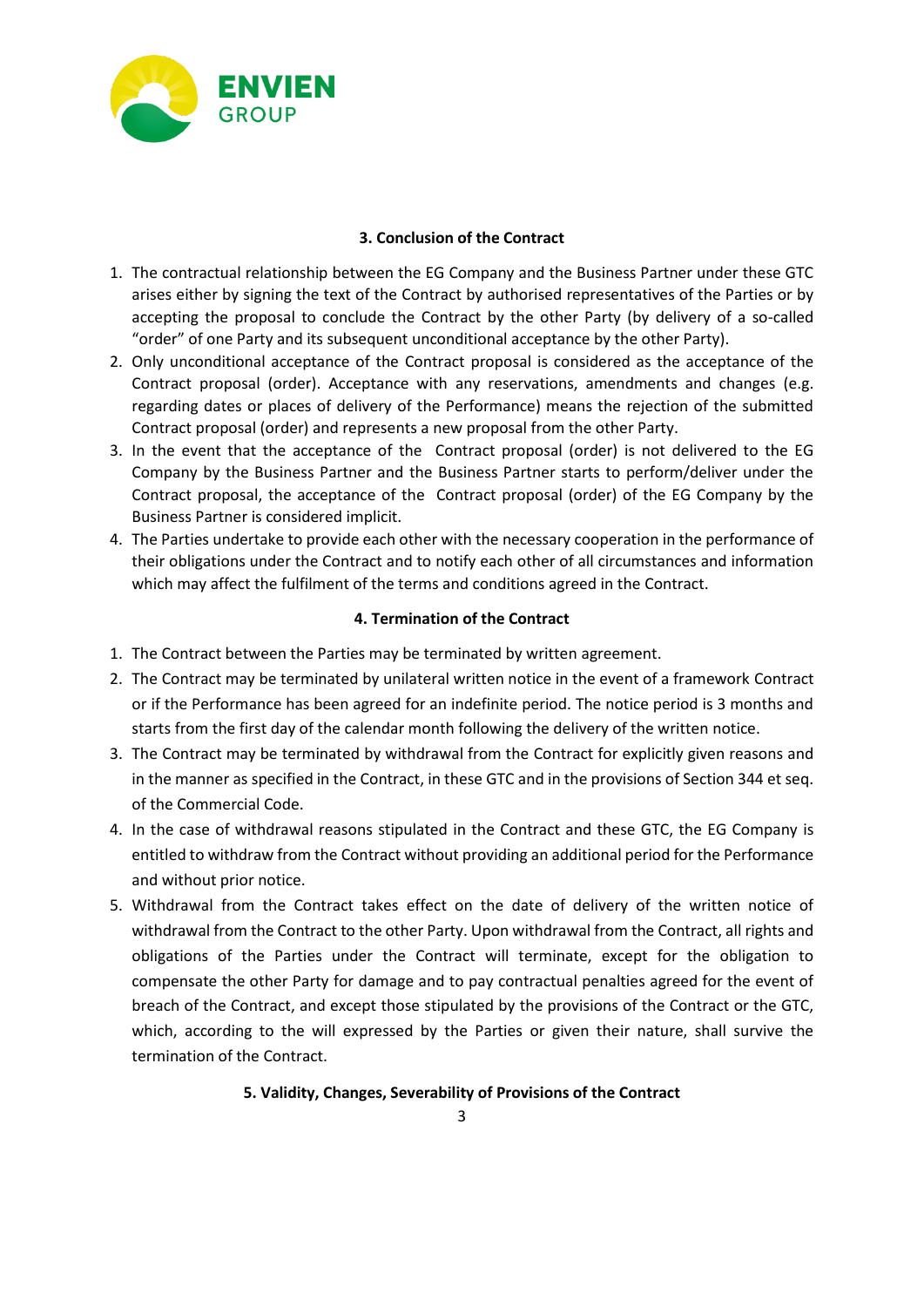

- 1. The Contract becomes valid on the date of its signing by the Parties. By signing the Contract, the Business Partner declares that it accepts this Contract in full and without reservations.
- 2. The Contract becomes effective on the date of its validity, unless another date is specified in the Contract (a so-called deferred effect of the Contract), from which the Contract takes effect.
- 3. The Contract supersedes all previous Contracts, both oral and written, relating to the Contract or resulting from negotiations of the Contract between the Parties, which become invalid on the date of concluding the Contract.
- 4. The Contract may be amended only by Contract of the Parties in the form of a written numbered amendment to the Contract.
- 5. Changes in the identification data of the Parties entered in the Business Register (e.g. registered office, statutory representative) as well as the bank account number, are not deemed to be changes requiring the conclusion of a written amendment to the Contract. The affected Party shall be obliged to notify the other Party of such changes in data without undue delay by a written notice signed by the statutory representatives, who are listed in the Business Register as authorized to act on behalf of the Party.
- 6. Should any provision of the Contract be or become unenforceable, invalid or ineffective under the applicable legal regulations, this will not affect the remaining provisions of the Contract. In such an event, the Parties will agree on a solution which preserves the context and purpose of the given provision of the Contract.

## **6. Language, Governing Law and Dispute Resolution**

- 1. These GTC were drawn up in Slovak and were translated into English. In the evet of a discrepancy between the original version in Slovak and the translation in English, the original version in Slovak language shall prevail.
- 2. The Parties agree that the Contract and the legal relations arising out of and in connection with the Contract, which are not regulated by the Contract or the GTC, are governed by Slovak laws.
- 3. The Parties will make every effort to resolve any dispute arising out of or in connection with this Contract by mutual Contract. In the absence of such Contract, the Parties agree to resolve all disputes arising from the Contract before the competent court of the Slovak Republic with local and factual jurisdiction.
- 4. The Parties agree not to apply the provisions of the United Nations Convention on Contracts for the International Sale of Goods where they could be applied to the contractual relationship.

#### **7. Service of Documents and Communication between the Parties**

- 1. Any documents under or in connection with the Contract will be deemed to be delivered when delivered by registered mail to the address of the registered office of one of the Parties, by courier or in person to one of the Parties.
- 2. If the Parties wish to consider delivery by electronic means (e-mail) as equivalent to the delivery by post, this must be expressly agreed in the Contract or in a separated agreement. Usual electronic communication and exchange of documents related to the Contract (not producing legal effects) between the Parties is accepted without further action.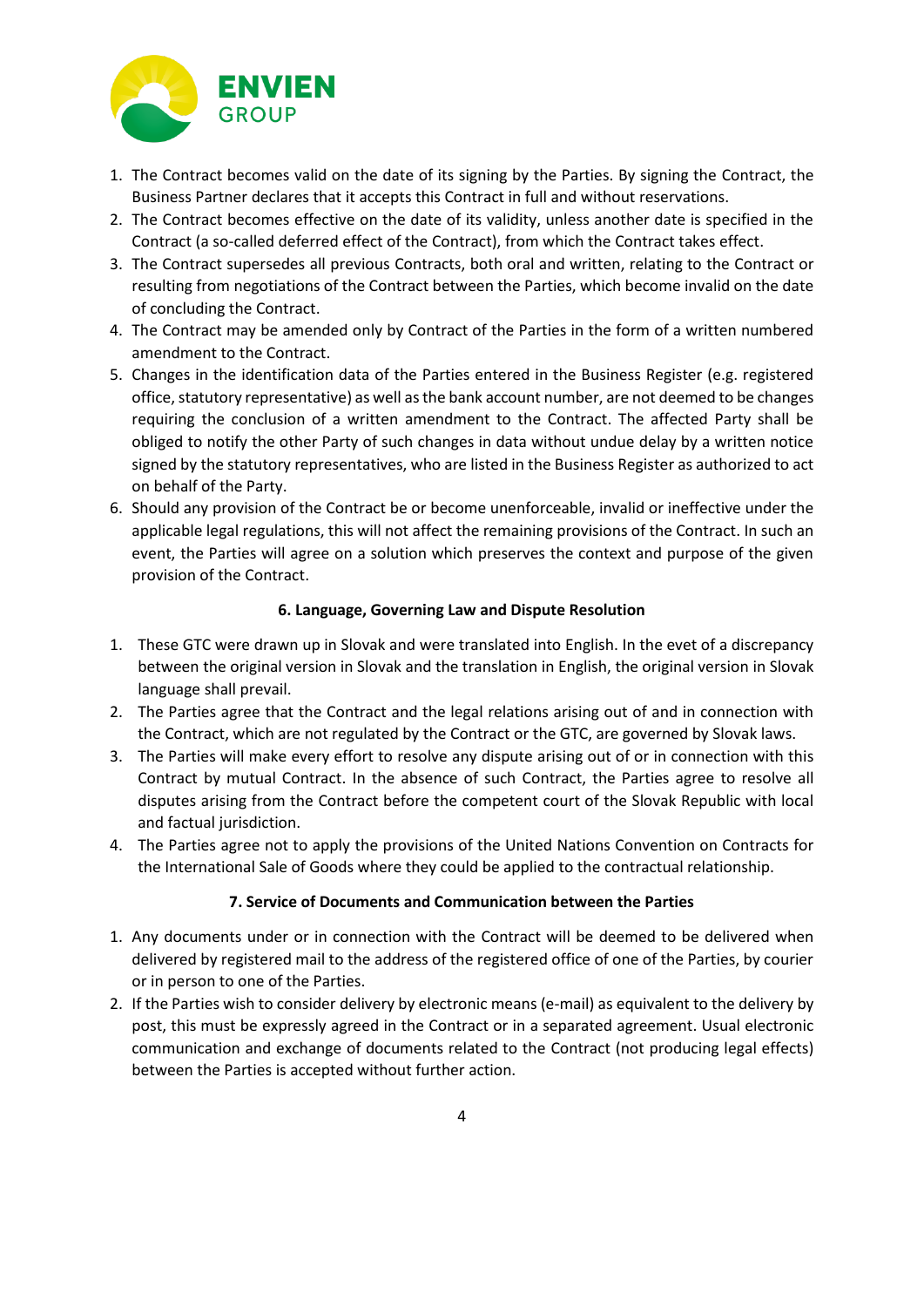

- 3. The document delivery date is also deemed to be the day on which the Party being the addressee refuses to accept the delivered document or on which the three-day collection period at the post office for the collection of a document delivered by post to the Party expires, or the day on which the document delivered by post to the Party is demonstrably marked by the post office "the addressee has moved out", "the addressee is unknown" or with any other note of a similar meaning or, in the case of a courier service, the day on which the document was not delivered to the addressee because the addressee could not be reached by the courier.
- 4. For the purposes of service by post, the addresses indicated as the registered offices of the Parties in the heading of the Contract will be used, unless the addressee has communicated a new registered office or another new address for service of documents in writing to the sender. In the event of any change in the address for service of documents under or in connection with the Contract, the Party concerned undertakes to notify the other Party in writing of the change in the address without delay, in which case, the new address duly notified to the Party prior to sending the document is decisive for service.
- 5. The Parties agree that the arrangements under this Article do not affect any specific agreements between the Parties on sending electronic invoices or on electronic signing of contract documents.

#### **8. Protection of Personal Data of the Data Subjects**

- 1. EG Companies process and protect personal data in accordance with GDPR and the Act No. 18/2018 Coll. on Personal Data Protection and on Amendments to Certain Acts (the "Personal Data Protection Act") as well as all generally binding implementing legal regulations.
- 2. During the pre-contractual relations and during the mere contractual relationship with the Business Partner, the Business Partner may provide the EG Company with personal data of various natural persons. The Business Partner is aware that if it has provided or intends to provide such personal data to the EG Company for the purpose of performance of the Contract (e.g. personal data of its Executive Directors, responsible employees or other individuals (hereinafter referred to as the "Data Subject"), the Business Partner undertakes and confirms by signing the Contract that all Data Subjects whose personal data have been or are intended to be provided to the EG Company have been informed of the possibility of providing their personal data to the EG Company and also about the particulars of the EG Company's processing of personal data in accordance with Article 14(1) to (4) of the GDPR. The EG Company is obliged to provide the Business Partner with the necessary cooperation upon request.

#### **9. Personal Data Processing – Processing Contract**

- 1. Where the EG Company is deemed as the processor under the GDPR when providing the Performance under the Contract, it will process the personal data of the Data Subjects provided by the Business Partner – the controller (hereinafter referred to as the "Personal Data") in accordance with the GDPR, the Contract and the following provisions of the GTC.
- 2. For the purposes of the following provisions of these GTC the terms "Controller", being the Business Partner, and "Processor", being the EG Company, have the same meaning as in the GDPR. The term "Other Processor" means another processor engaged by the Processor in the processing of the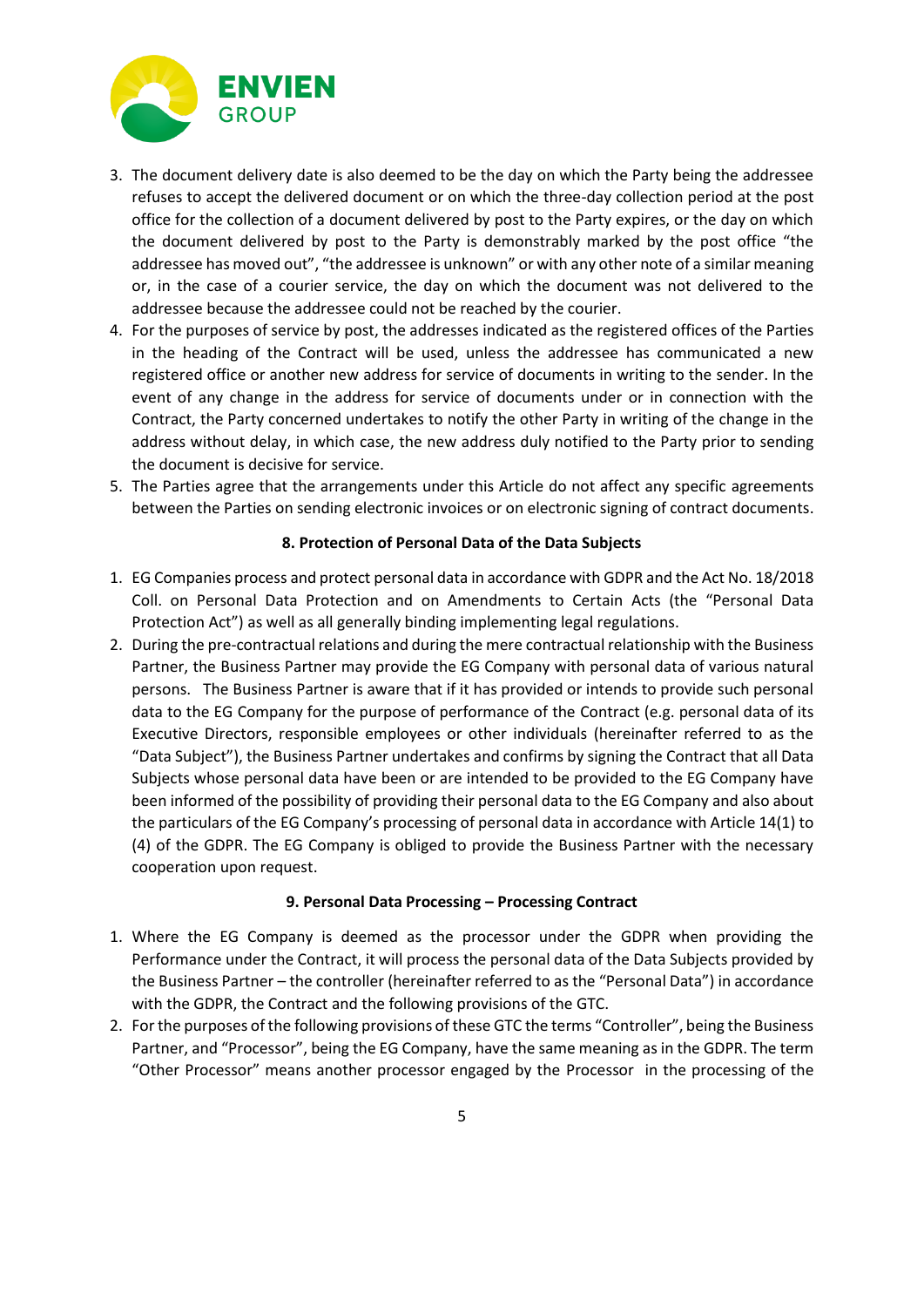

Personal Data on behalf of the Controller. The term "Third Country" means a country that is not a Member State of the European Union or a party to the Contract on the European Economic Area.

- 3. The Controller hereby authorises the Processor to process the Personal Data for the purpose of providing the services under the Contract.
- 4. The Processor is authorised to start processing the Personal Data on behalf of the Controller from the effective date of the Contract at the earliest.
- 5. The Processor processes the Personal Data in accordance with the GDPR and the applicable personal data protection legislation. The Processor, in accordance with Article 32 of the GDPR, taking into account the latest knowledge, the costs of implementation and the nature, scope, context and purposes of processing as well as the risk of varying likelihood and severity for the rights and freedoms of natural persons, will implement appropriate technical and organisational measures to ensure a level of security of the Personal Data processing appropriate to the risk.
- 6. The Processor processes the Personal Data based on documented instructions from the Controller.
- 7. In relation to the Personal Data transfer to a Third Country or an international organisation, the Controller's instructions are as follows:
	- The Processor is entitled to transfer the Personal Data to a Third Country or an international organisation.
	- When transferring the Personal Data to a Third Country or an international organisation, the Processor must comply with the conditions and rules set out in the GDPR and the applicable Personal Data protection legislation.
	- The Controller may give further instructions to the Processor in relation to Personal Data processing and to change the instructions given above.
- 8. The Processor will ensure that persons authorised to process the Personal Data undertake to keep confidential the information learned, unless bound by the duty of confidentiality under the legal regulations of a European Union Member State.
- 9. In accordance with Article 28(2) of the GDPR, the Controller hereby allows engaging Other Processor(s) in the processing of the Personal Data on behalf of the Controller. The Processor notifies the Controller in writing of the name/business name, address and Business Identification Number of the Other Processor. The Processor shall inform the Controller in writing in advance of any intended changes concerning the inclusion or replacement of Other Processors, thereby giving the Controller the opportunity to object to such changes. The Processor shall impose on the Other Processor the same data protection obligations as set out in these GTC and the Contract by way of a contract or other legal act, in particular providing sufficient guarantees to implement appropriate technical and organisational measures in such manner so that the processing meets the GDPR requirements. Where the Other Processor fails to fulfil its data protection obligations, the Processor remains fully liable to the Controller for the performance of the Other Processor's obligations.
- 10. The Processor, taking into account the nature of the processing, assists the Controller by appropriate technical and organisational measures, insofar as this is possible, in the fulfilment of the Controller's obligation to respond to requests for exercising the Data Subject's rights laid down in Chapter III of the GDPR. The Processor shall assist the Controller in ensuring compliance with the obligations pursuant to Articles 32 to 36 of the GDPR, taking into account the nature of processing, and the information available to the Processor. The Processor shall also provide consultations to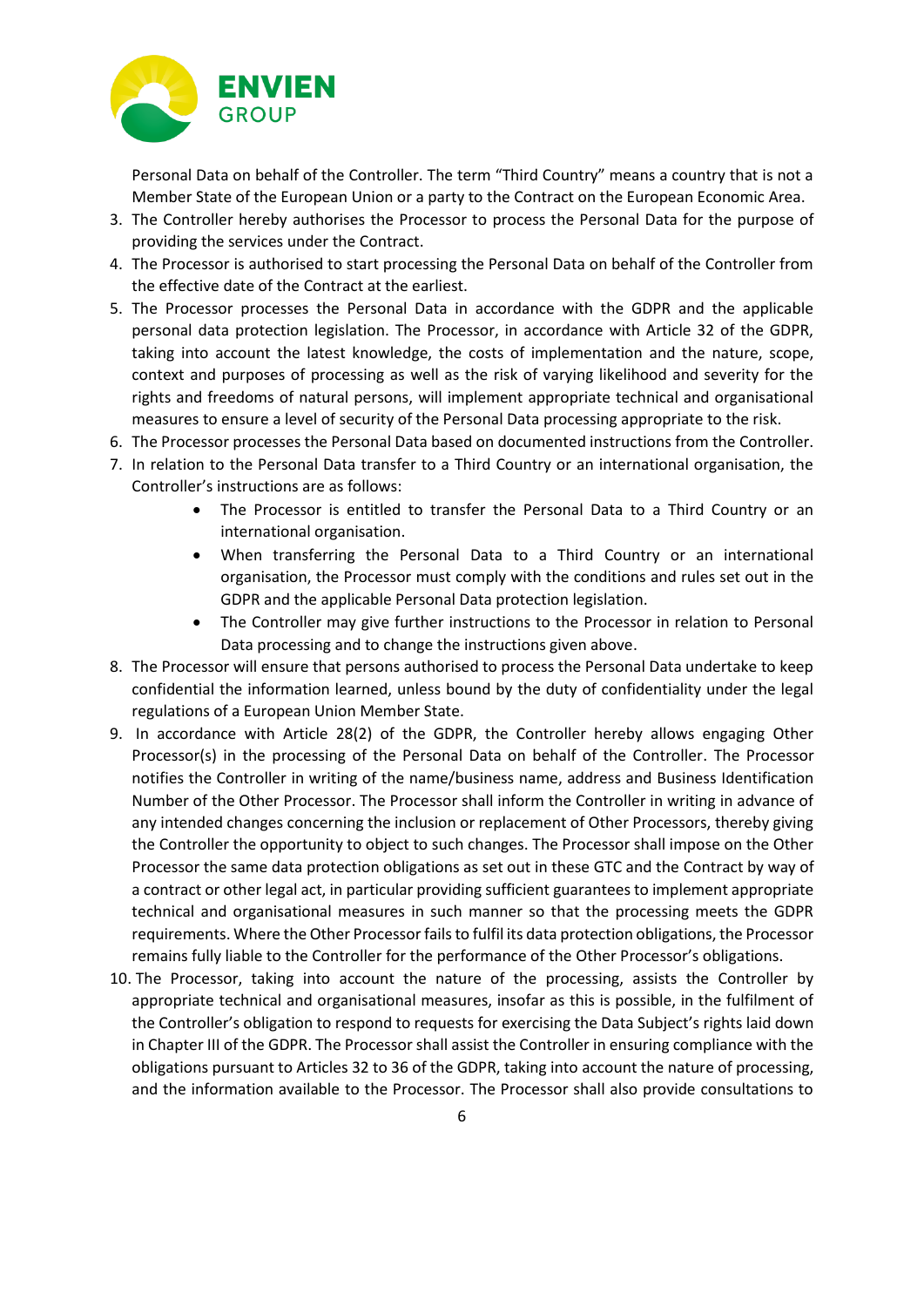

the Controller on matters of compliance of the Personal Data processing method with the GDPR or other generally binding regulations or notify the Controller of facts that could constitute a breach of the Regulation or other generally binding regulations.

- 11. The Processor shall notify the Controller of any Personal Data protection breach within 3 days of identifying the Personal Data protection breach.
- 12. At the request of the Controller, the Processor shall delete or return all Personal Data to the Controller after the end of the provision of services relating to the Personal Data processing, and delete existing copies, unless Union or Member State law requires storage of the Personal Data.
- 13. The Processor shall provide the Controller with all information necessary to prove the fulfilment of the obligations stipulated in Article 28 of the GDPR. The Processor shall inform the Controller if, in its opinion, a Controller's instruction infringes the GDPR or the applicable personal data protection legislation.
- 14. The Processor is obliged to enable and contribute to audits and inspections performed by the Controller or another auditor authorised by the Controller. The purpose of audits and inspections will be to verify whether the Processor fulfils its obligations arising from the GDPR, the Contract and these GTC. The Controller shall notify the Processor in writing of the date of the planned audit at least 10 days in advance.
- 15. The Controller and the Processor will agree on the specific details of the Personal Data processing (the subject-matter of processing, duration of processing, the nature and purpose of processing, the category of the Personal Data, the list of the Personal Data) directly in the Contract. The Processor is authorised to process also other Personal Data of the Data Subjects to the extent necessary for their processing for the purpose for which they are processed.

## **10. Protection of Confidential Information and the Duty of Confidentiality**

- 1. Confidential Information means all facts learned by the Parties in the performance of or in any connection with the Contract, including any annexes, drawings, records, documents or plans obtained, prepared or provided for the purpose of performance of the Contract, under or in any connection with the Contract (hereinafter referred to as the "Confidential Information").
- 2. The Parties undertake not to disclose the Confidential Information; this obligation of the Parties applies for an unlimited time.
- 3. The obligation not to disclose the Confidential Information does not apply to
	- cases where a Party has disclosed the Confidential Information with the prior written consent of the other Party;
	- cases where the law obliges a Party to provide the Confidential Information. The Party concerned shall inform the other Party of the origination of the obligation to provide the Confidential Information by law and of the manner and extent to which it has complied with the obligation;
	- cases where a Party has used the Confidential Information or documents in any judicial, arbitration, administrative and other proceedings concerning the rights and obligations arising out of or in connection with the Contract.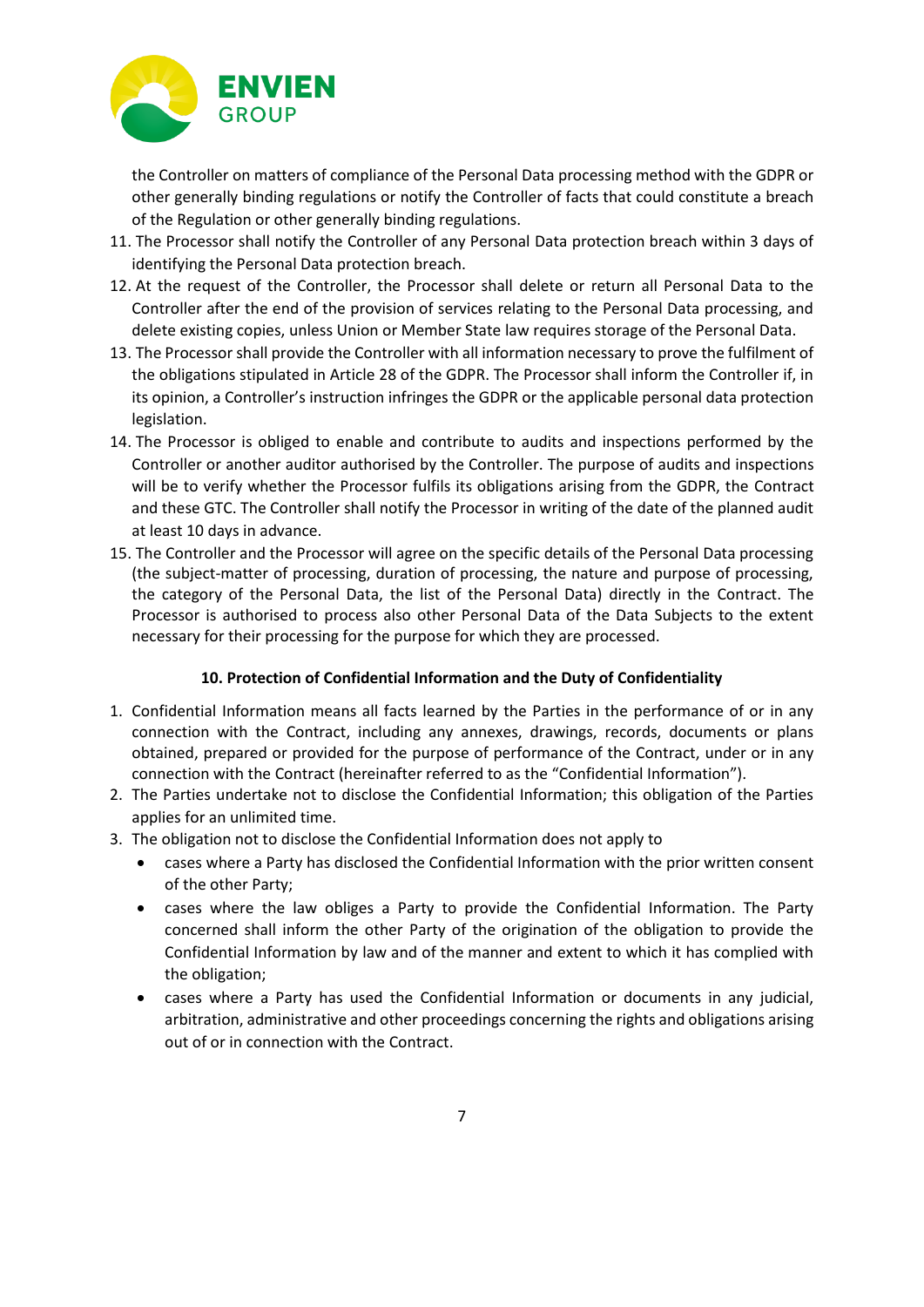

- cases, where the information determined to be confidential by one of the Parties, is already in the public domain, or on the day of the Contract conclusion or following it, may be obtained from commonly available sources, by other means than by breach of the obligation of the Parties not to disclose it.
- 4. The Parties undertake not to disclose the Confidential Information to third parties or allow third parties access to the Confidential Information without the prior written consent of the other Party. However, members of the Parties' bodies, their employees or other authorised persons, auditors or legal and other advisors of the Parties who, regarding the Confidential Information made available to them, are bound by the duty of confidentiality under law or an agreement with the Party in question, and other persons who need to be provided with the Confidential Information to exercise the rights and obligations under the Contract, shall not be considered as third parties.
- 5. If the Business Partner breaches its duty of confidentiality and protection of the Confidential Information in accordance with this Article of the GTC, the EG Company is entitled to a contractual penalty of EUR 10,000 for each individual breach of this duty.
- 6. Upon termination of the Contract, both Parties shall, at a written request of the Party providing the Confidential Information, return all information and documents containing the Confidential Information, and destroy all copies and records containing the Confidential Information and issue a confirmation thereof upon request.

## **11. Circumstances Excluding Liability**

- 1. A circumstance excluding liability is any obstacle which has occurred independently of the will of the liable Party and prevents it from fulfilling its obligation, unless it can be reasonably assumed that the liable Party could avert or overcome the obstacle or its consequences and that it would anticipate this obstacle at the time of origination of the commitment.
- 2. However, the liability will not be excluded by an obstacle which arose only at the time when the liable Party was in delay with the fulfilment of its obligation or out of its economic situation. Also usual economic, commercial and business risks, strike, labour unrests, predictable meteorological conditions, delays by subcontractors (unless caused by a circumstance excluding liability) are not considered to be the circumstances excluding liability.
- 3. A report on a circumstance excluding liability must be provided to the other Party without undue delay after the liable Party has or, with due professional care, could have become aware of the obstacle, but within 10 business days at the latest. If the liable Party fails to comply with this reporting obligation, it cannot invoke the circumstances excluding liability in respect of a breach of its obligation.
- 4. If the Party reports the obstacle in due time, the period for the Performance will be extended by the time during which the obstacle persists. Neither party is entitled to compensation for damage caused while the circumstances excluding liability persist.
- 5. If the circumstances excluding liability continue for more than 60 days, either Party is entitled to unilaterally withdraw from the Contract.
- 6. When a circumstance excluding liability ceases to exist, the Parties will agree to extend the deadlines or take other measures that will contribute to the completion of the Performance under the Contract.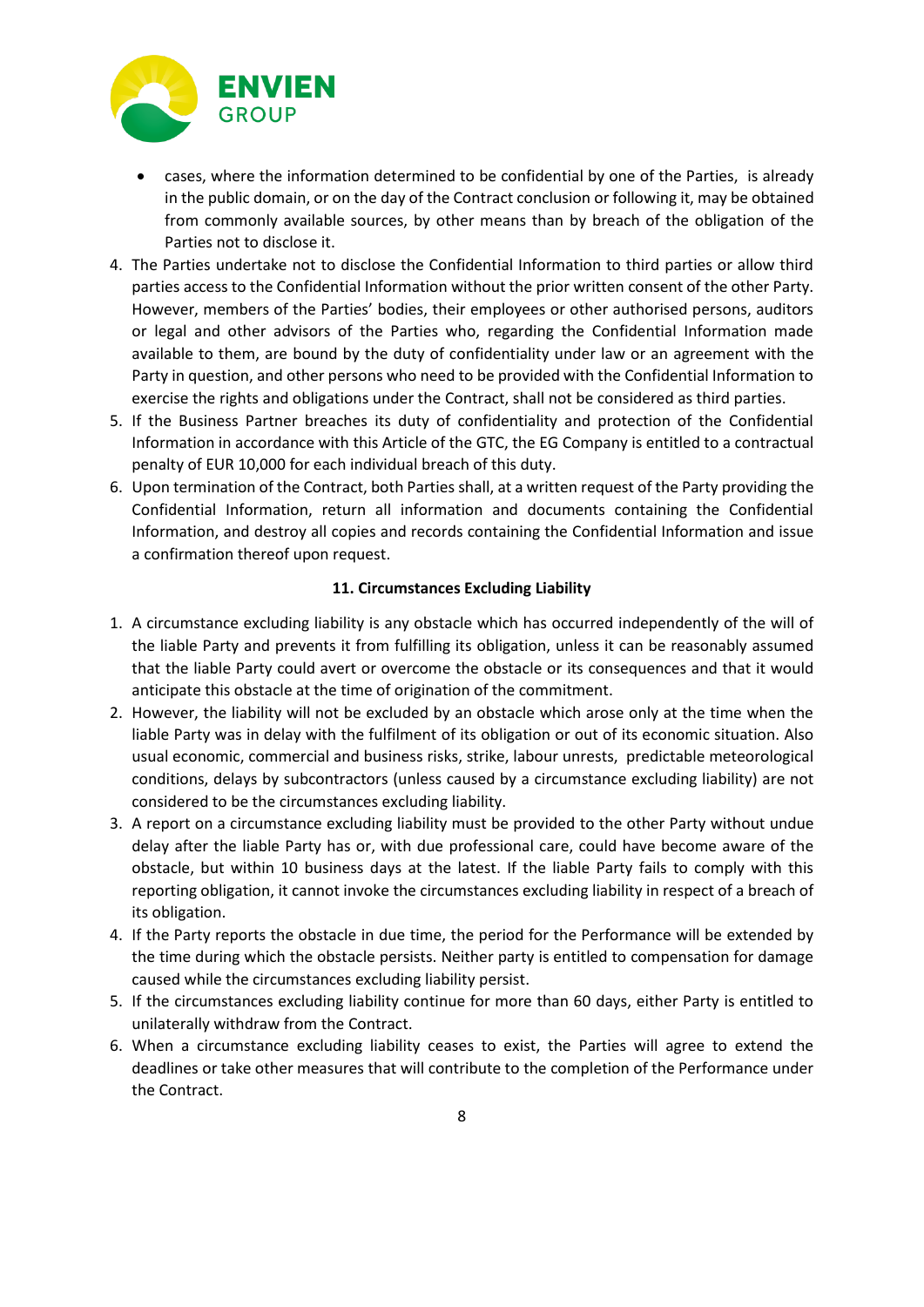

- 7. If the liable Party invokes a circumstance excluding liability, it shall submit, at the request of the other Party, adequate evidence which can be provided in such an event, if such obstacle is not generally known.
- 8. In case of contracts concluded during the worldwide pandemic caused by the coronavirus, the following rules apply: if any of the circumstances excluding liability caused by the occurrence of the COVID-19 disease, any measures or other restrictions taken by relevant state or public authorities due to the COVID-19 pandemic (limitation of transport, working hours, production and so on), the Parties are not acquitted of their obligations to fulfil the Contract. They are obliged to notify the other Party of such obstacle without undue delay after gaining knowledge about it, documenting the obstacle´s influence on their ability to fulfill the Contract. The Parties shall negotiate the contractual terms change, which shall consider the given obstacle. If the Parties do not agree on the change of the Contract until 30 days since the day of the notification on obstacle, the Party whose contractual fulfillment has been rendered impossible or excessively difficult by such obstacle, is entitled to withdraw from the Contract without being liable for caused damage. If any of the circumstances excluding liability caused by the occurrence of the COVID-19 disease, any measures or other restrictions taken by relevant state or public authorities due to the COVID-19 pandemic, shall be the reason of the Party's breach of obligation, the affected Party shall not be in delay since the day of the notification of the obstacle and the other Party shall not be entitled since the day of the notification of the obstacle to contractual penalty agreed in the Contract for the delay.

## **12. Illegal Employment**

- 1. Pursuant to Section 7b(5) of Act No. 82/2005 Coll. on Illegal Work and Illegal Employment and on Amendments to Certain Acts, as amended (hereinafter referred to as the "Illegal Employment Act"), the EG Company may not accept the supply of work or service from a supplier that illegally employs natural persons.
- 2. The supply of work means temporary assignment or intra-holding assignment of an employee under Section 7b(7) of the Illegal Employment Act.
- 3. If a Business Partner domiciled outside the territory of the Slovak Republic supplies the EG Company with a service under the Contract or the Business Partner provides the EG Company with a domestic or cross-border supply of work, by signing the Contract the Business Partner represents that it is not a subject illegally employing a natural person pursuant to Section 7b(5) of the Illegal Employment Act.
- 4. The Parties state that in relation to the conclusion of the Contract the Business Partner has asked the EG Company to rely on the fact that the representation of the Business Partner contained in the preceding paragraph is true, complete and correct. The EG Company undertakes to act in accordance with the previous sentence, as requested by the Business Partner.
- 5. The Business Partner undertakes to indemnify and hold the EG Company harmless from costs and damage arising as a result of relying upon veracity, completeness and correctness of the warranty specified in second sentence of paragraph 3 (indemnity clause), in particular in case where as a result of inveracity, incompleteness or incorrectness of the Business Partner's warranty, the EG Company will be subject to fine pursuant to Section 7b (8) of Illegal Employment Act (or pursuant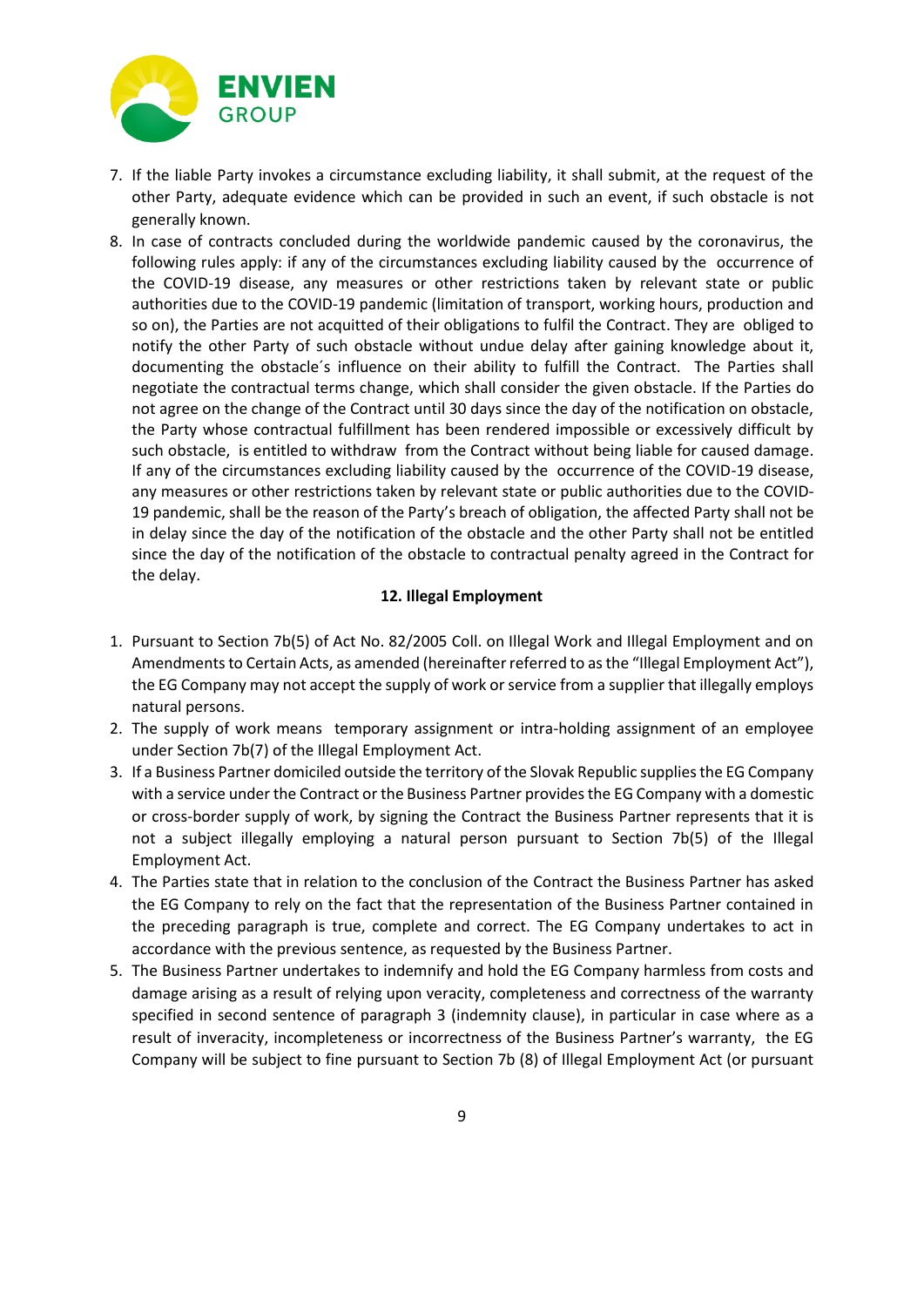

to other law imposing fine for breach of obligation pursuant to Section7b (5) of Illegal Employment Act).

- 6. In case any of the warranty specified in paragraph 3 becomes untrue, incorrect or incomplete, the Business Partner undertakes to inform the EG Company about such circumstance without undue delay after gaining knowledge about it.
- 7. V In case a fine is imposed with final effect to the EG Company pursuant to Section 7b (8) of Illegal Employment Act (or pursuant other law imposing fine for breach of obligation pursuant to Section7b (5) of Illegal Employment Act), the parties to the Contract have agreed that claim of the EG Company for compensation of costs and damage pursuant to paragraph 5 is considered to be due upon the day when the decision on imposing of fine becomes final. The EG Company has right to set off his claim for compensation of damage in the amount of paid fine and all costs pursuant to paragraph 5 against a claim of the Business Partner for payment of remuneration for supplied works or services by means of deducting it from the next following due remuneration or remunerations for supplied works or services.
- 8. The EG Company undertakes to inform the Business Partner in writing without undue delay after payment of the fine pursuant to paragraph 7 about such circumstance, specifying the date of payment and the next following due remuneration or subsequent remunerations of the Business Partner which will be set off against compensation for damage in the amount of paid fine and all connected costs pursuant to paragraph 7. The decision on imposing of fine with indication of its final effect shall be enclosed with the notice.
- 9. The Business Partner undertakes to provide to the EG Company for inspection at any time in the course of duration of the Contract upon his request documents and personal data of natural persons involved in providing of works and services to the EG Company in the extent necessary for the EG Company to verify whether the Business Partner violates prohibition of illegal employment pursuant to the Illegal Employment Act, in particular Section 7b (5) of this Act.
- 10. In case the EG Company determines from the documents provided pursuant to paragraph 9 that the Business Partner is in breach of Section 7b (5) of the Illegal Employment Act, the EG Company may withdraw from the Contract.
- 11.The Business Partner further undertakes to indemnify and hold the EG Company harmless from any costs and damage being a result of obligation to pay the fine or additional payments pursuant to Section 7b (2) of the Illegal Employment Act. The parties to the Contract have agreed that such claim of the EG Company is considered to be due upon arising of the claim for compensation of costs or damage..
- 12.The parties to the Contract have agreed that in case a fine or obligation to additional payments is imposed with final effect to the Business Partner pursuant to Section 7b (2) of the Illegal Employment Act and in case such obligation is transferred to the EG Company, the EG Company may set off his claim for compensation of damage in the amount of paid fine and all additional payments pursuant to paragraph 11 or in the amount of all additional payments and all related costs pursuant to paragraph 11 against a claim of the Business partner for remuneration for works or services by deducting from the next following due remuneration or remunerations of the Business Partner for supplied works or services.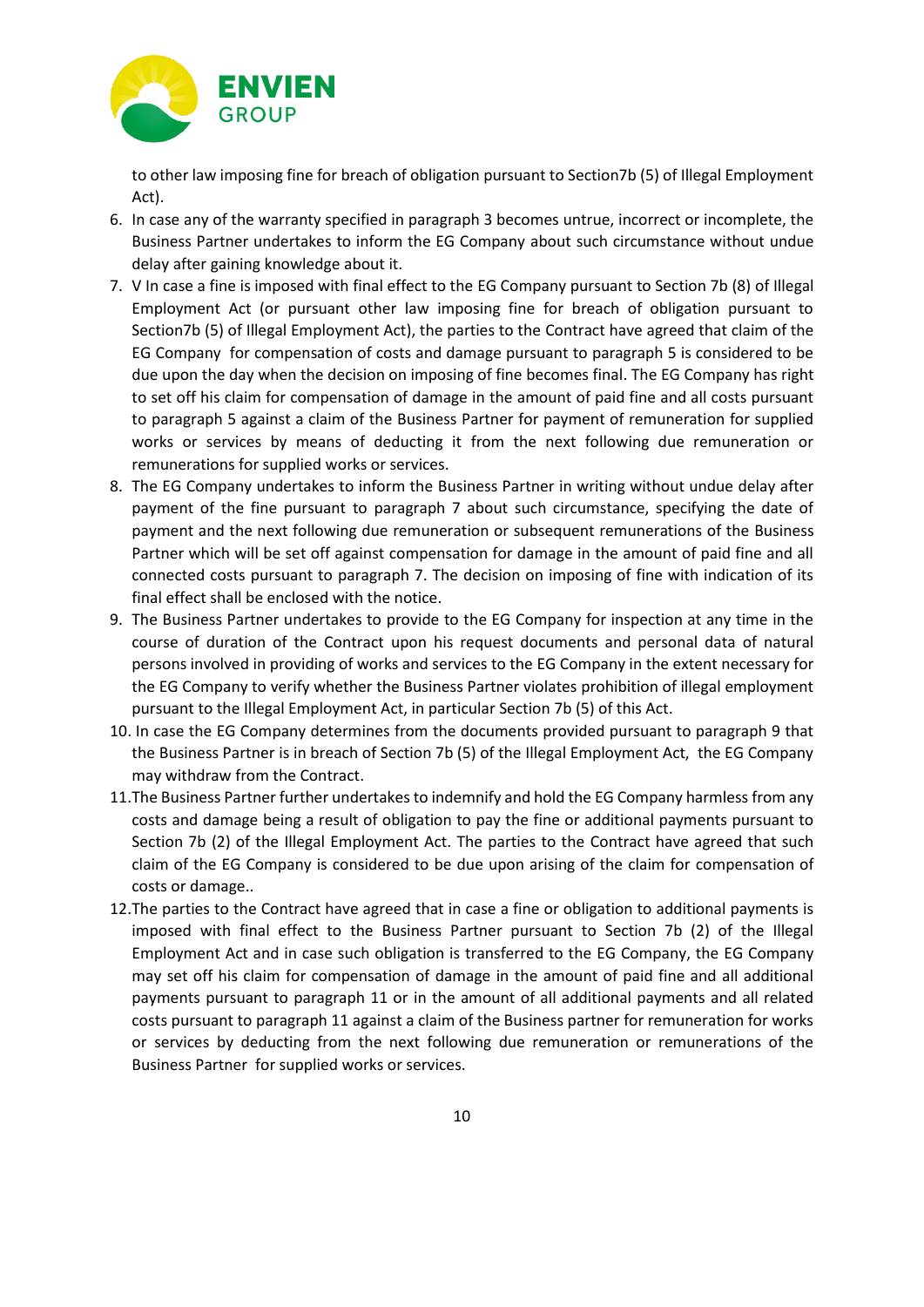

13. The EG Company undertakes to inform the Business Partner in writing without undue delay after payment of the fine or of additional payments pursuant to paragraph 12 about such payment, specifying the date of payment and the next following due remuneration or several remunerations of the Business Partner against which the sum of paid fine and additional costs pursuant to paragraph 11 or additional payments and all related costs pursuant to paragraph 11 will be deducted as a result of set-off performed pursuant to paragraph 12.

### **13. Financial Terms and Conditions**

- 1. Unless otherwise stipulated in the Contract, the price for the Performance and all its components, calculations and budgets are quoted excluding VAT. The applicable VAT at a rate under the special VAT regulation effective at the time of issuing the invoice will be added to the price excluding VAT.
- 2. The prices quoted in the Contract are fixed and unchangeable. Any price changes may be performed only based on an agreed change of the Contract or as specified in the Contract and/or required by applicable law.
- 3. The Business Partner's invoices will be valid and accepted by the EG Company only if they contain all information required by the Contract, the GTC and the applicable regulations, and if the activities under the Contract on the basis of which the Business Partner issues an invoice have been properly and timely carried out.
- 4. If a Business Partner's invoice does not contain the particulars stipulated by the Contract, the GTC, the applicable legal regulations, or if the information contained in the invoice is incorrect or does not comply with the terms and conditions agreed in the Contract, the EG Company is entitled to return the invoice to the Business Partner for correction and completion without payment. The new maturity period of the corrected invoice will begin on the date of its delivery to the EG Company.
- 5. All payments to the Business partner based on the Contract are made by the EG Company by bank transfer to the bank account of the Business Partner, if not stipulated in the Contract otherwise. For this purpose, the Business Partner will provide the complete details of its bank account to the EG Company.
- 6. The Business Partner declares that it is the owner of the bank account specified in the heading of the Contract and undertakes to only state the number of this account on any of his invoices issued under the Contract.
- 7. If the Parties state an email address in the Contract for sending invoices, it means that the invoice of the Business Partner or the company EG (depending on which one is the entitled Party) shall be sent to the electronic address of the liable Party specified in the Contract. Such agreement of the Parties is deemed to mean the consent of the recipient of goods or services under Act No. 222/2004 Coll. on Value Added Tax to the issuance and receipt of invoices in electronic form. This electronic invoice is deemed to be a tax document within the meaning of Section 71(1)(b) of Act No. 222/2004 Coll. on Value Added Tax.
- 8. The Business Partner hereby confirms, that he has exclusive access to the electronic address, which he has provided to the company EG for the purpose of electronic invoice delivery.
- 9. The invoice will be issued by the entitled Party, and paid by the liable Party in the euro currency, unless other currency is stipulated by the Contract.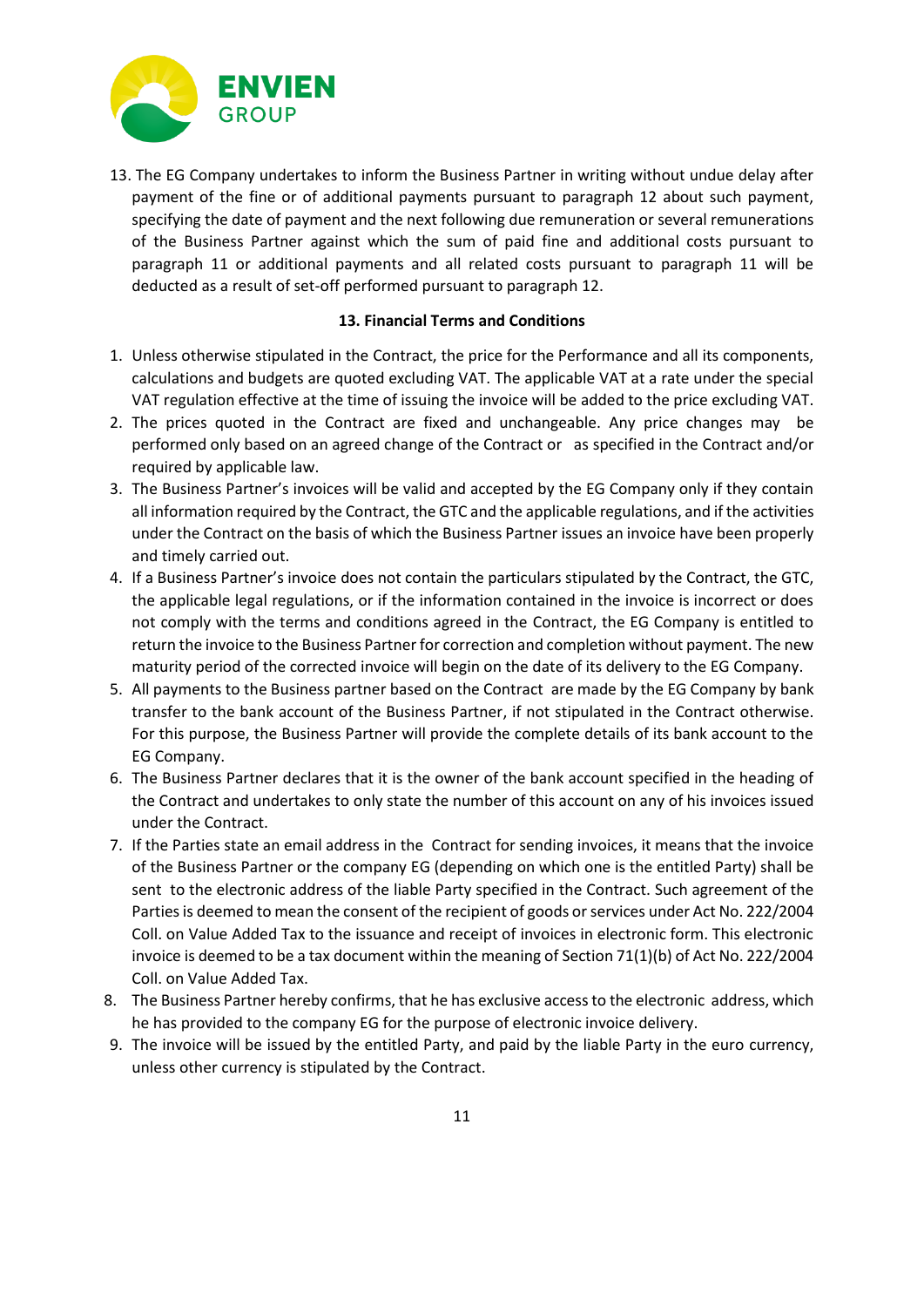

### **14. Assignment of Rights and Claims, Offsetting**

- 1. The Business Partner may not assign or transfer, in whole or in part, the rights or claims arising from the Contract to third parties, or perform any other activities which for any reason result in any changes to all or any of the above rights or claims or parts thereof without the prior written consent of the EG Company. Otherwise, the Business Partner is obliged to pay the EG Company a contractual penalty of 100% of the value of the assigned or transferred claim.
- 2. The EG Company is entitled at any time to set off any financial claim due against the Business Partner (including, for example, a claim for a contractual penalty imposed in accordance with the provisions hereof) against any financial claim of the Business Partner due against the EG Company..

## **15. Damages, Contractual Penalties**

- 1. The Business Partner is liable for any damage caused to the EG Company by breach of its legal or contractual obligations or by its activities in the performance of the Contract.
- 2. The Business Partner shall compensate the EG Company for the damage caused in full, in compliance with Section 373 et seq. of the Commercial Code.
- 3. The Business Partner shall compensate the EG Company for damage within the period specified by the EG Company in the request for damages, together with the statement of damages.
- 4. The Business Partner undertakes to indemnify the EG Company for all damages, fines, lawsuits, taxes, liabilities, expenses and costs (including reasonable legal fees) that the EG Company will have to incur or will suffer, and which relate to or arise from a direct or indirect breach of any representation, guarantee or obligation of the Business Partner under the Contract or these GTC.
- 5. If the Contract or the GTC stipulate that a breach of a contractual obligation gives the affected Party the right to claim a contractual penalty in a certain amount, the breaching Party is obliged to pay this contractual penalty. A claim for a contractual penalty under the Contract will only arise provided that the affected Party requests the breaching Party in writing to pay the contractual penalty; this claim is then payable within the period specified in the written request for payment of the contractual penalty.
- 6. Unless otherwise stipulated by the Contract or the GTC, the exercising of the right to the contractual penalty is without prejudice to the right of the affected Party to full compensation for damage (also damage in excess of the contractual penalty) caused as a result of a breach of obligation that is subject to the contractual penalty by the breaching Party.

#### **16. VAT Representations**

1. By signing the Contract the Business Partner represents by his signature that in his case and with respect to the Business Partner being natural person in case of legal entity in which the Business Partner acts as a statutory representative, member of statutory body or as a shareholder and with respect to the Business Partner being legal entity in case of a person who acts as a statutory representative, member of statutory body or as a shareholder of the Business Partner, or in case of an entity in which the Business Partner's statutory representative, member of statutory body or shareholder acts as a statutory representative, member of statutory body or as a shareholder, there is no ground for termination of currently existing registration for value added tax duty pursuant to Act No. 222/2004 on value added tax as amended ("Act on VAT"), in particular on the ground that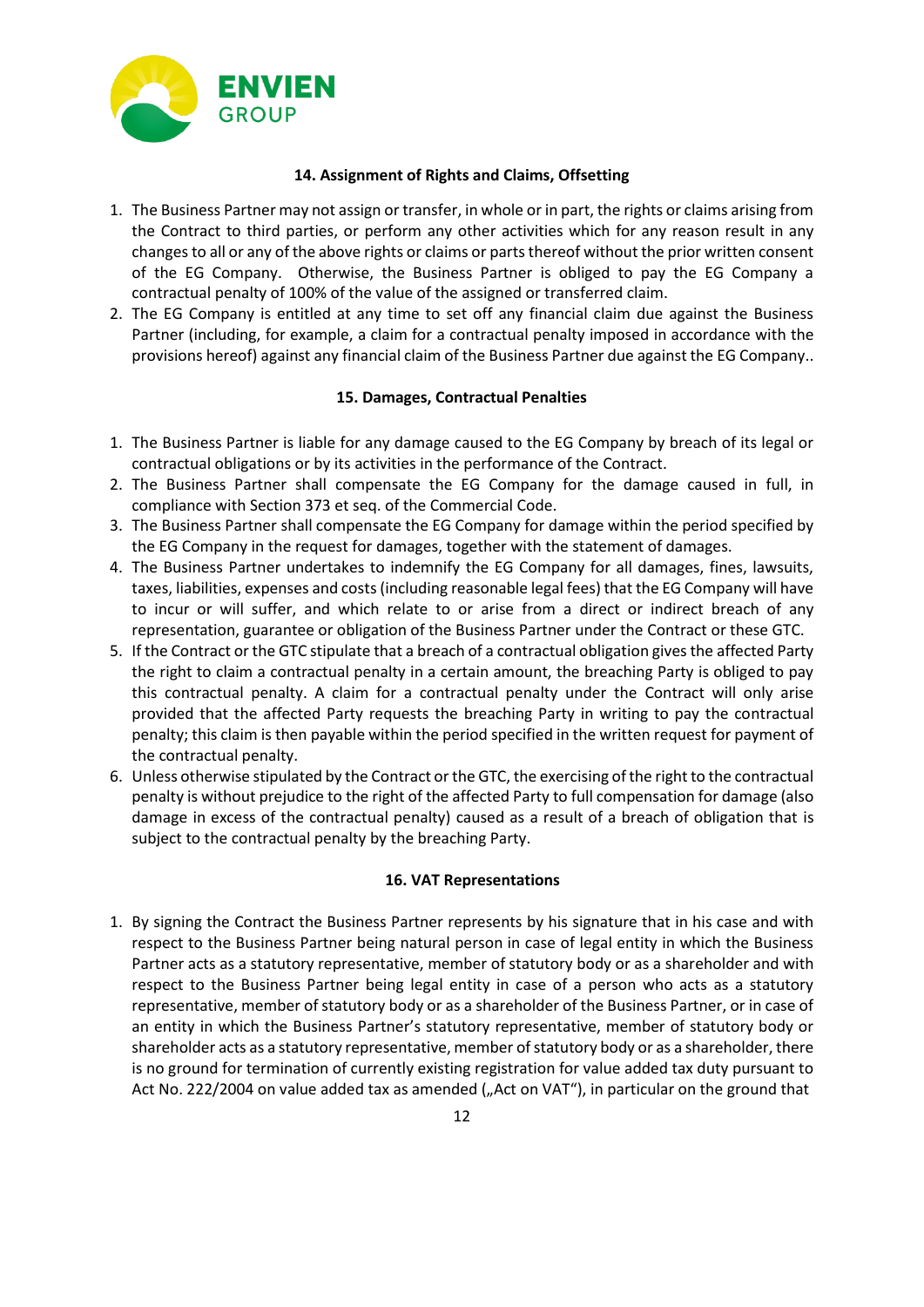

- he does not conduct or has ceased to conduct business pursuant to Section 3 of Act on VAT,
- repeatedly within a calendar year fails to submit value added tax return or VAT control statement,
- repeatedly within a calendar year fails to settle own value added tax duty,
- is repeatedly not reachable at the address of registered office, place of business or in business premises,
- or repeatedly breaches obligations in the course of tax supervision pursuant to Act on VAT. Parties to the Contract have agreed that the representations provided in the previous sentence are deemed to be repeated in every moment of duration of the Contract or until the termination of tax duty of the Business Partner pursuant to Act on VAT concerning the Contract.
- 2. Parties to the Contract stipulate that the representations provided in the previous paragraph 1 are deemed to be repeated in every moment of duration of the Contract or until the termination of tax duty of the Business Partner pursuant to Act on VAT concerning the Contract.
- 3. In case any of the representations specified in paragraph 1 becomes untrue, incorrect or incomplete, the Business Partner undertakes to inform the EG Company about such circumstance without undue delay after gaining knowledge about it.
- 4. The Business Partner also undertakes to compensate the EG Company for any damage caused as a result of breach of the Business Partner's obligations under paragraph 2 of this Article of the GTC, including all related costs (in particular the costs of paid fines imposed by the competent tax office, of the services of tax, accounting or other advisors and other costs in accordance with legal regulations effective in the Slovak Republic).

## **17. VAT Guarantee**

1. If, under the Contract with the Business Partner, EG Company acts as the customer of the goods or services in the home country and the supply of goods and services by the Business Partner meets one or more of the following criteria, EG Company shall apply a special method of payment of VAT on the supply of goods or services in the home country towards the Business Partner. VAT on goods and services supplied in this way pursuant to the Act No. 222/2004 Coll. on Value Added Tax, as amended, shall be paid by EG Company to the so-called Taxpayer's Personal Account ("osobný účet daňovníka") of the Business partner, which was assigned to it by the tax administrator.

Criteria for the application of the special method of payment of tax on the supply of goods or services in the home country:

- the business partner is listed in the list of debtors maintained by the Social Insurance Agency, health insurance companies,
- the business partner requests payment for the supply of goods/services to a bank account that is not listed in the list of bank accounts published by the Financial Directorate, etc.
- 2. If, under the Contract with the Business Partner, EG Company acts as the supplier of goods or services in the home country and the Business Partner will want to apply towards it pursuant to the Act No. 222/2004 Coll. on Value Added Tax, as amended, the special method of payment of VAT on the supply of goods or services in the home country, the Business Partner shall be obliged at least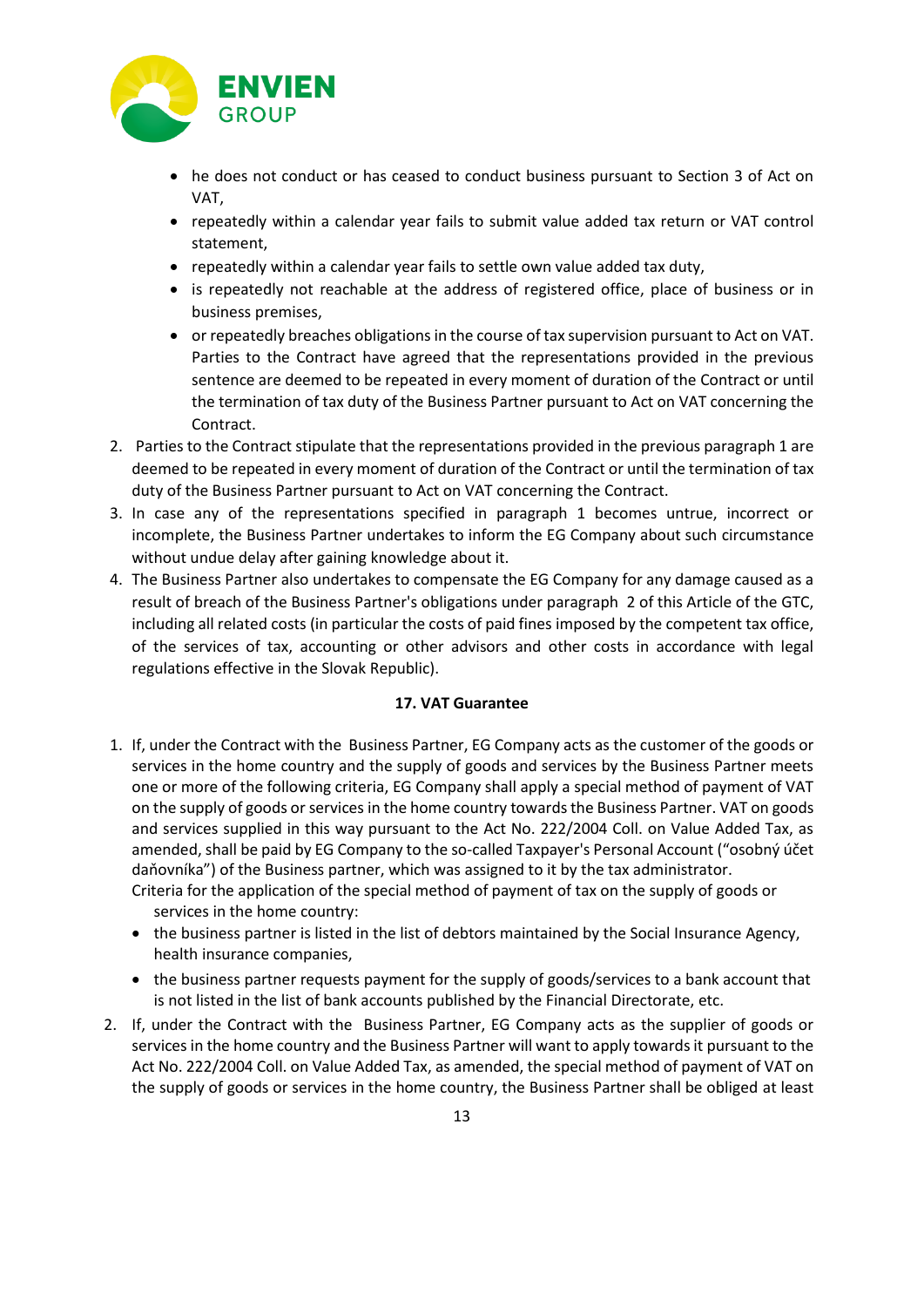

2 business days before the tax is paid, to inform EG Company in advance that VAT on the supply of goods or services will be paid directly to the tax administrator, stating the relevant reason on which it has decided to do so. The Contracting Parties have further agreed that if the Business Partner does not notify EG Company of this fact in advance with the reason, EG Company shall have right to impose a contractual penalty on the Business Partner of EURIBOR 1M + 1% of the amount stated on the invoice.

## **18. Occupational Safety and Health (OSH), Fire Protection and Environmental Protection Obligations**

- 1. The following provisions apply if the Business Partner enters the premises of the EG Company during the performance of the Contract.
- 2. The Business Partner undertakes to comply with the principles of occupational safety and health (hereinafter as "OSH"), the principles of fire protection (hereinafter as "FP"), the principles of environmental protection (hereinafter as "EP"), prevention of major industrial accidents (hereinafter also referred to as "MIAP"), and waste management (hereinafter as "WM") in accordance with the generally binding legislation of the Slovak Republic during the Contract performance. The Business Partner is obliged to follow the valid legislation of the Slovak Republic in the field of OSH, FP, EP, MIAP and WM.
- 3. The Business Partner undertakes to become familiar with the EG Company's internal regulations in the field of OSH, FP, EP, MIAP and WM (hereinafter the "Internal OSH Regulations") relating to the Contract performance, which are available on the EG Company's website, link: <https://www.enviral.sk/sk/dokumenty-bozp> (*also valid for the company of EG BPS Hubice, s.r.o.)* https://www.meroco.sk/sk/dokumenty-bozp https://www.polnoservis.sk/sk/dokumenty-bozp https://www.enagro.sk/sk/dokumenty-bozp https://www.rtlogistic.sk/sk/dokumenty-bozp and to adhere to the obligations stipulated therein.
- 4. Three days prior to the commencement of works on the Contract performance, but no later than on the day of commencement of such works, the Business Partner shall deliver to the EG Company a signed list of all Business Partner's Employees (including any subcontractors) who have been demonstrably notified of the Internal OSH Regulations. To perform works in the EG Company's premises, buildings or sites, the Business Partner undertakes to only use the Business Partner's Employees or persons duly notified of the EG Company's Internal OSH Regulations. During the performance of the Work, the Business Partner undertakes to follow the EG Company's instructions in the field of OSH, FP, EP, MIAP and WM.
- 5. The EG Company is entitled to unilaterally change the Internal OSH Regulations, while the current wording of the Internal OSH Regulations can be found on the EG Company's website (link given above). Changes to the EG Company's Internal OSH Regulations shall come into effect with respect to the Business Partner on the fifth business day after the day when the EG Company notifies the Business Partner of such changes. The EG Company shall communicate the changes to the Internal OSH Regulations via e-mail to the address of the Business Partner's representative responsible for technical
- 6. The Business Partner shall ensure that the principles of OSH, FP, EP, MIAP and WM stipulated by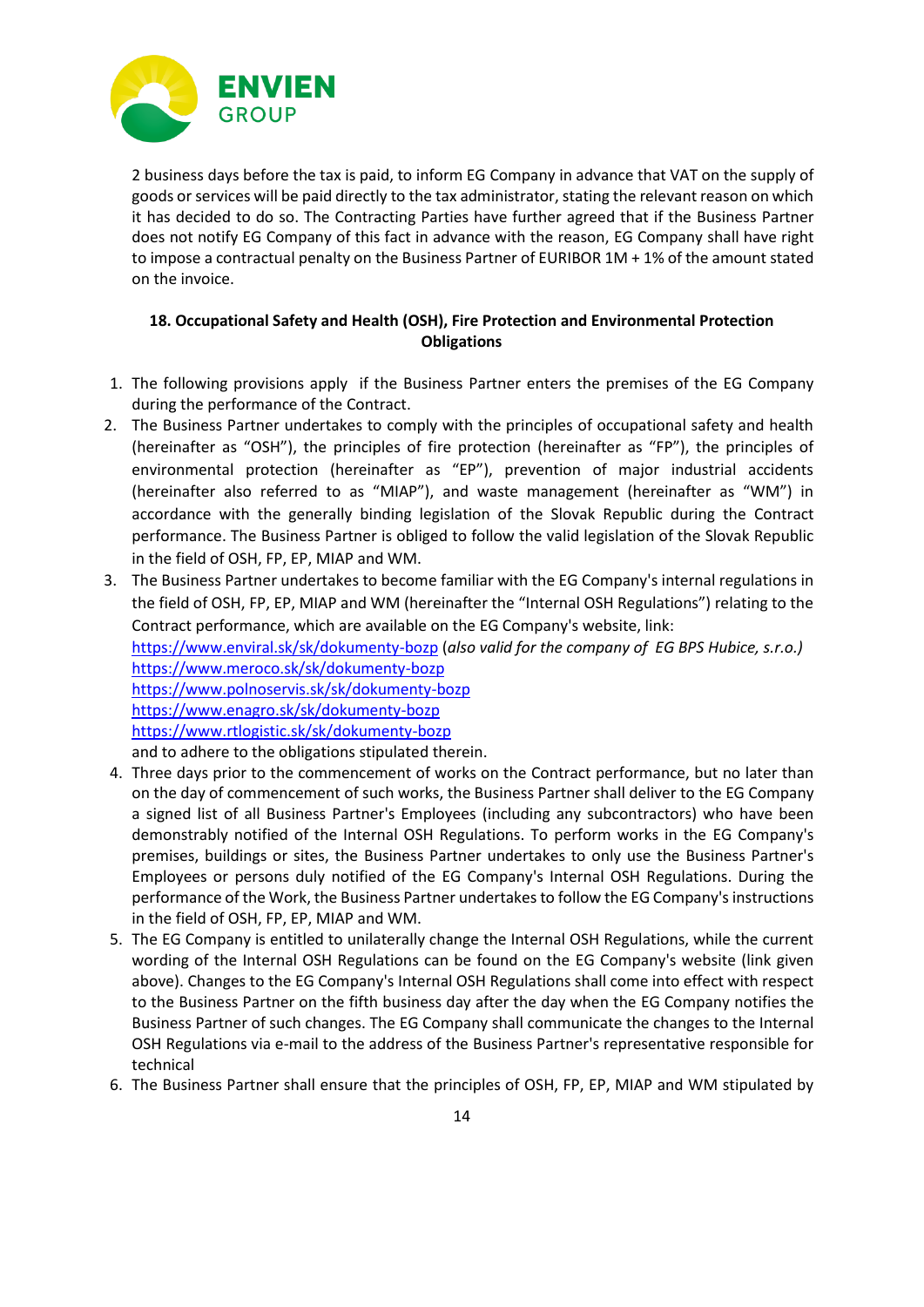

the valid legislation as well as the EG Company's Internal OSH Regulations are complied with by the Business Partner's Employees (including any subcontractors). The Business Partner shall be responsible for the safety and health protection of the Business Partner's own Employees (including any subcontractors), for their prescribed personal protective equipment and for their demonstrable acquaintance in accordance with the OSH, FP and EP regulations.

- 7. In case of breach of the Internal OSH regulations by the Business Partner, the EG Company has the right to claim payment of the contractual penalty in the amount stipulated together with a specific constituent elements of the obligation violation in the document called "OSH Contractual Penalties" (hereinafter as "OSH Contractual Penalties"; forms an attachment of the document OSH Rules). By signing the Contract, the Business Partner declares that it has become familiar with and understood the OSH Contractual Penalties document.
- 8. The EG Company is entitled to check compliance with the Internal OSH Regulations by the Business Partner and its subcontractors (e.g. also by checking the Business Partner's employees for alcohol, narcotic or psychotropic substances). In the event of violation of the Internal OSH Regulations, the EG Company is entitled to suspend the works at the site of the violation until the problem is resolved, whereby such suspension shall not entitle the Business Partner to postpone the contractually agreed deadlines or to claim additional costs or to increase the Price of the Work and the EG Company is entitled to claim a contractual penalty from the Business Partner in accordance with the OSH Contractual Penalties. Violation of Internal OSH Regulations and/or OSH Contractual Penalties shall be recorded in the Construction Daily Log, if not available, in the OSH Inspection Report signed by the representatives of the Parties responsible for technical matters or the EG Company's representative responsible for technical matters and other witnesses of the event, in particular in cases where the responsible representative of the Business Partner refuses to sign such a record. In case of repeated violation of the Internal OSH Regulations and OSH Contractual Penalties, the EG Company is entitled to withdraw from the Contract, provided that the costs associated with securing a new contractor will be borne by the Contractor
- 9. In the event that the Business Partner's Employee (and any subcontractor), when performing activities in the interest of the EG Company, causes a work accident, fire, traffic accident or environmental pollution in the EG Company's premises, the Business Partner undertakes to inform without undue delay the EG Company's contact person for health and safety as referred to in the Contract and further undertakes to provide cooperation in order to investigate and clarify the incident.
- 10.The Business Partner shall be fully liable to the EG Company for any damage incurred by the Business Partner in breach of obligations under applicable legal regulations, including any penalties imposed on the EG Company by the relevant administrative or public authorities.
- 11.Before the start of works on the Contract performance, all Business Partner's Employees participating in the performance of the work in the EG Company's premises shall be obliged to complete the initial training valid until the end of the calendar year.
- 12.Particularly serious violation of the Internal OSH Regulations and OSH Contractual Penalties by the Business Partner shall result in (in addition to the contractual penalty) a permanent prohibition of the person who caused the violation to perform any work for the EG Company. A particularly serious violation of OSH, FP, EP, MIAP and WM regulations is considered a violation that is objectively capable of endangering health, life and/or causing considerable damage. The Parties have agreed that the considerable damage is damage exceeding the amount of €26 600.